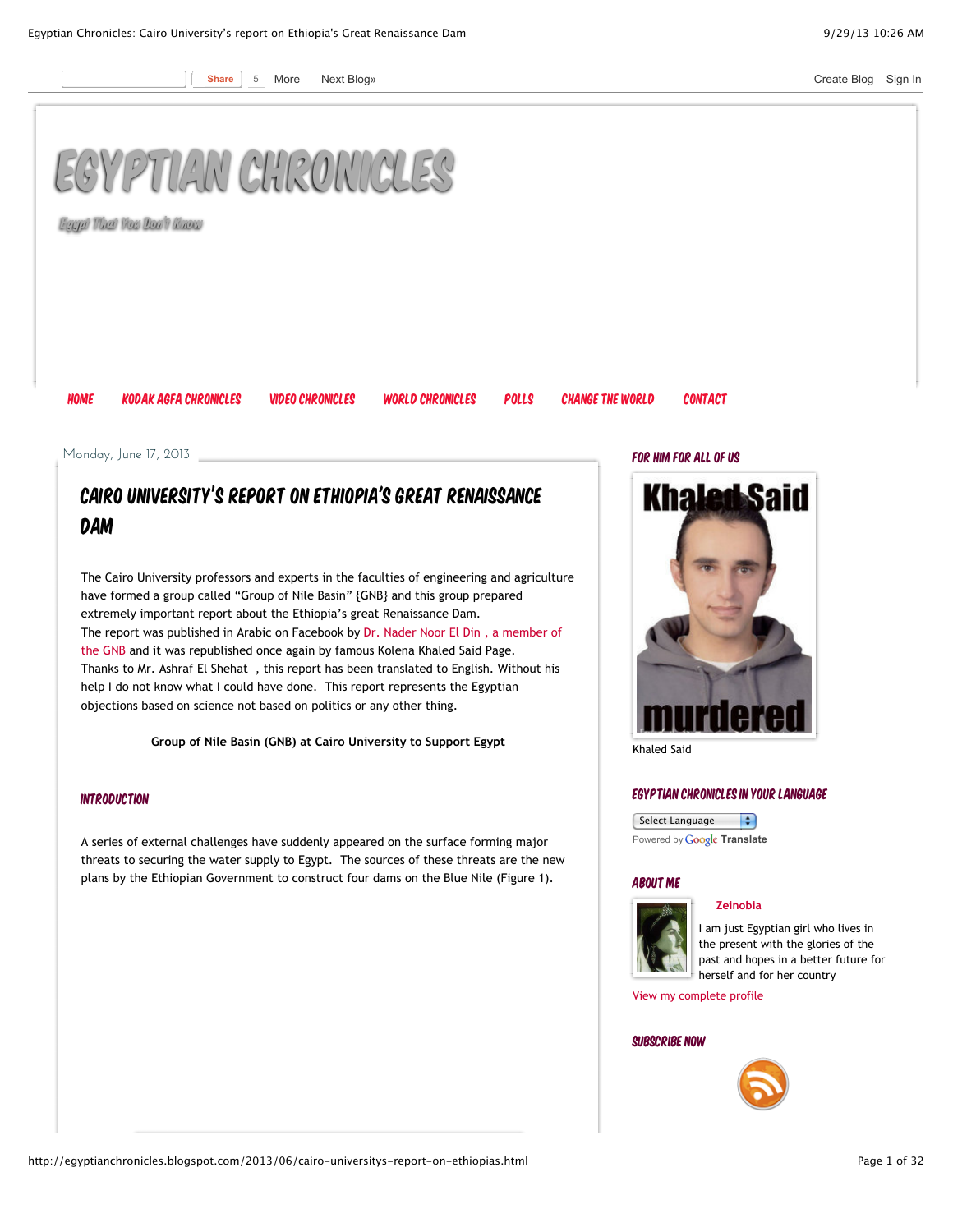

However, the major threat was the sudden unilateral announcement of the Ethiopian Government to divert the course of the Blue Nile marking the actual start of construction of the Great Ethiopia Renaissance Dam (GERD) without consultation with the downstream countries; Egypt and Sudan. This act in the eyes of the majority of Egyptians amounts to a flagrant assault on all the basic fundamental laws and the international norms. Figure 1- Plan of construction four new dams in Ethiopia endangers the only water supply to Egypt.

Considering the major threat to the people of Egypt, a group of professors from the Department of Irrigation and Hydraulics, Faculty of Engineering, Cairo University formed a group titled "The Group of the Nile Basin" (GNB). The purpose of the group is to support the effort of Government and the decision makers facing these serious escalating water threats. The scope of GNB shall include analytical studies of the Ethiopian Dams, prepare and implement numerical water models to study the side effects of these dams and collecting all recent scientific studies in this field.

# The GNB Activities

The members of the GNB include – among others - four Professors who were involved and still directly involved in the review studies of the Ethiopian Dams and assessing their effects in cooperation with the Ministry of Water Resources and Irrigation (MERI) since the year 2010. The GNB shall be also working closely with both the National and International Committees involved in studying the consequences of the construction of GERD.

On 16th April 2013, the GNB has conducted two workshops at Faculty of Engineering, Cairo University about the technical, political and legal consequences of constructing the GERD. The attendees included numerous University Professors and Experts in different fields of specializations. Representatives of MERI, some Political Parties, management of Engineering Syndicate in addition to numerous media channels. The purpose of the workshops was to spread the awareness among the people and the Government bodies about the challenges and threats facing the country.

The last few days have witnessed a series of escalating and accelerating steps adding to

| FOLLOW BY EMAIL                                                  |                      |
|------------------------------------------------------------------|----------------------|
| Email address                                                    | Submit               |
| MUST VISIT                                                       |                      |
| This is Mohammad                                                 |                      |
| Egyptian POWs<br>Egyptian POWs<br>All Dernertin MacDonald (1995) |                      |
| Yom Kippur 1973 war from Egyptian Perspective                    |                      |
| Laila                                                            |                      |
| EGYPTIAN TWEETS<br>π                                             | follow me on Twitter |
| MY OTHER PLACES                                                  |                      |
| My Kodak Agfa Photogallery                                       |                      |
| <b>b</b> Live Bambuser channel                                   |                      |
| Arabic Egyptian Chronicles                                       |                      |
| <b>B</b> Stuff Egyptian People Like                              |                      |
| 2 Zeinobia's Channel in Youtube                                  |                      |
| a Zeinobia's bookshop around the corner                          |                      |

**[At Demotix.com](http://www.demotix.com/node/4381)**

## For Gaza

 $\mathbf{I}$ 

 $\overline{t}$ 

Ó



Hanatla

#### Popular Posts

| #SudanRevolts: The Sudanese are doing it again<br>"Graphic"                        |
|------------------------------------------------------------------------------------|
| #SudanRevolts : Returning Back online , Returning<br><b>Back to Streets #Abena</b> |
| #Sudan Revolts : It is Martyrs Friday "Graphic"                                    |
| Mosireen Presents Prayer of Fear                                                   |
| Saving_history : It is sold now on #eBay                                           |
| #BanMiltrials : The Battle is on                                                   |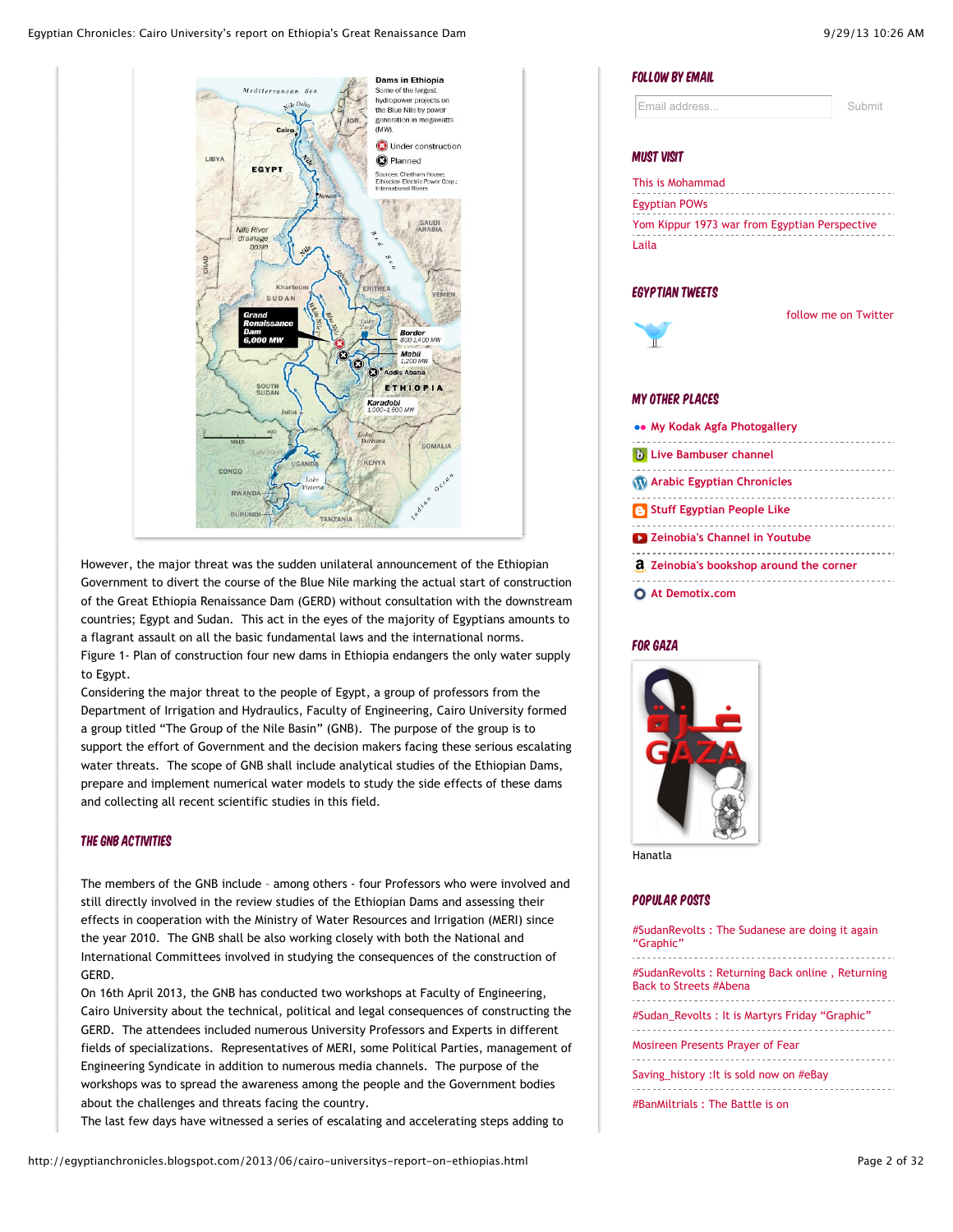the tensions including the unilateral decision of Ethiopia to divert the Blue Nile, and the subsequent objections of some of the Egyptian Politicians during an aired meeting with the President. On 13th of June 2013, the Ethiopian Parliament ratified the Nile River Cooperative Framework Agreement opposed by Egypt which ends the veto granted to both Egypt and Sudan on all projects constructed by the upstream countries of the Nile Basin.

#### Major Comments from the Trio Committee

An international committee – called the Trio Committee – was formed based on the proposal of the Ex. Ethiopian Prime Minister M. Zenawei about two years ago to reduce the tension. The committee concluded its work that took around a year and half and issued its report on the review of the studies presented by the Ethiopian Government. The trio committee consisted of 10 members; 2 from each of Egypt, Sudan and Ethiopia, and four international experts approved by the three countries. The committee has recently concluded its review and issued its report with the following conclusions:

- 1. **There are no sufficient structural studies.**
- 2. **There is a lack in the hydrological investigations.**
- 3. **There are no environmental impact assessments on the two downstream countries; Egypt and Sudan**.

In addition, the Ethiopian Government failed to submit advanced studies reflecting the details and reliability analysis to meet the minimum requirements of the international standards for similar size of dams. Such lack in information and the weakness of the studies formed an obstacle in enabling the Trio Committee to assess the structural safety of the dam and the negative impacts on both Egypt and Sudan.

### AREAS OF CONCERN TO BE CONSIDERED BY THE EGYPTIAN GOVERNMENT

The GNB draws the attention of the members of the Egyptian Government to the consequences of the Ethiopian Dams which constitute a series of tough social, economical and political nature that are hard to be controlled or to tolerate. Some of these consequences are:

- 1. The plan for the 4 dams on the Blue Nile aims at total control of the water in the Blue Nile which is the main supplier to the Nile. As such, this plan shall subsequently include total control of the share of Egypt's share of the water in the Nile and the possible redundancy or at least dwarfing the role of the High Dam in securing the future supply of water to Egypt.
- 2. The current design capacity of GERD of 74 Billion cubic meter will have harsh negative impact on the share of the water reaching to Egypt and also on the production of electricity from the High Dam and the Aswan Dam during the filling period of the lake of GERD and during its operation. This negative impact shall escalate during the drought period wherein the water supplies to both Egypt and Sudan shall conflict with the water needed to produce the electricity from the GERD.
- 3. Reduction in the water share of Egypt will result in abandoning huge areas of agricultural lands and scattering millions of families. It would also result in

[The best 15 Egyptian films in 100 years](http://egyptianchronicles.blogspot.com/2007/06/best-15-egyptian-films-in-100-years.html) . . . . . . . . . . . . . . ------------------------------------

[Sami Anan and Presidency :Let the games start](http://egyptianchronicles.blogspot.com/2013/09/sami-anan-and-presidency-let-games-start.html) 

[Sherihan At the midan](http://egyptianchronicles.blogspot.com/2011/02/sherihan-at-midan.html)

[In 2012 In their own land , Egyptians are not](http://egyptianchronicles.blogspot.com/2012/07/in-2012-in-their-own-land-egyptians-are.html) allowed in …

#### Recent comments

[Hi - I was never able to finish listening to all](http://egyptianchronicles.blogspot.com/2013/08/ramadan-arabian-nights-2013-tale-of_10.html?showComment=1380439514338#c8963453288985005718) o... - Anonymous ----------------------------------It $f$ #39; been obvious your revolution was a disast... - Anonymous [How about this for a revolutionary idea. If](http://egyptianchronicles.blogspot.com/2013/09/banmiltrials-battle-is-on.html?showComment=1380400111785#c5667220862991598582) Egypt... - Anonymous [Please Zeinobia, don't give up, in Italy you](http://egyptianchronicles.blogspot.com/2013/09/sudanrevolts-sudanese-are-doing-it.html?showComment=1380239941344#c3315917007721703426) b... - Il partigiano [It's all very sad.](http://egyptianchronicles.blogspot.com/2013/09/sudanrevolts-sudanese-are-doing-it.html?showComment=1380213840806#c7997178675545456541) - Anonymous

#### Egyptian POWs

This is What the "IDF1967" Twitter Account Forgot [To Tell the World About ?? "Graphic"](http://feedproxy.google.com/~r/EgyptianPows/~3/rNk0HmI7jNI/) [Al Watan Newspaper Remembers Egyptian POWs in](http://feedproxy.google.com/~r/EgyptianPows/~3/UkWNjLe1e6A/) #1967 War Defeat Anniversary [Morsi's Administration , The #MB And The #POWs](http://feedproxy.google.com/~r/EgyptianPows/~3/DI68CeYxtUg/) File ------------------------------------[Israeli POWs in 1973 from Al Ahram Archives](http://feedproxy.google.com/~r/EgyptianPows/~3/CSyobx_ePyM/) [Another proof from #Israel about crimes against](http://feedproxy.google.com/~r/EgyptianPows/~3/i5glabXYph8/) Egyptian #POWs

## Please visit these page





News Blogs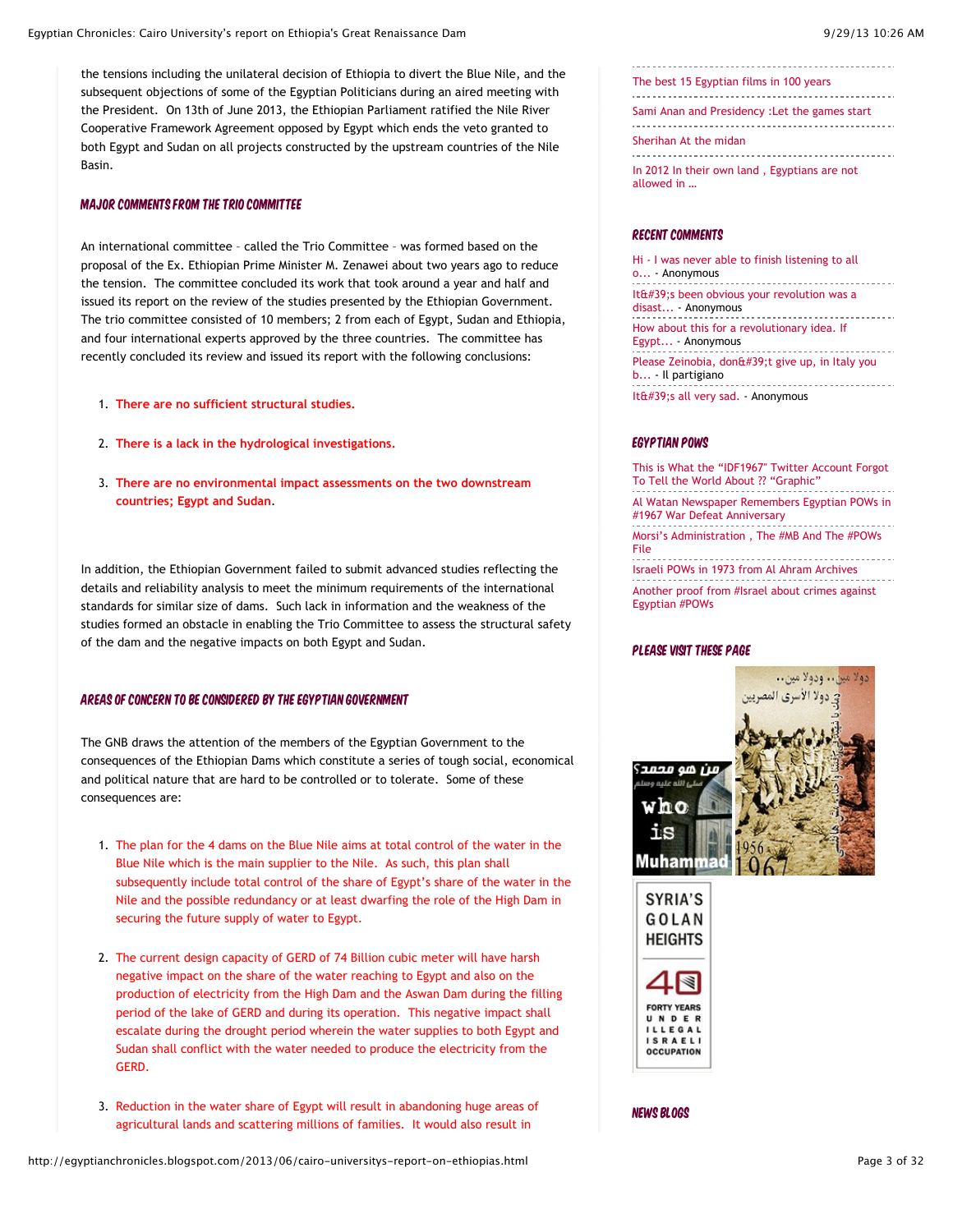increasing the pollution of the water streams and creating problems in the supply of water for drinking and industry. There will also be problems in river transportation, Nile tourism and threats to the fish farms.

4. Collapse of GERD will result in catastrophic effects in both Sudan and Egypt. This includes failures of dams, drowning of major towns and villages and exposing millions to the dangers of death and relocation.

#### Target of Negotiation: Mitigate the Damage

Basically, it should be understood that negotiation with Ethiopia has been drastically delayed. The ideal target for the negotiation from Egypt's point of view would be to prevent constructing the dam. However, this is no longer a valid option considering the current circumstances. Ethiopia has managed to place the dam as a fact and no longer a theory. As such, the purpose of the negotiation at this stage would be aiming at mitigating the damages.

Considering the above, the following are the suggestions:

- 1. Request stopping the construction at once until completing the negotiation and assess the effects through scientific means and agree on them. We need to highlight here that there are other alternatives that can be studied to fulfill similar advantages to Ethiopia without causing major damages to the downstream countries.
- 2. The minimum requirement for the Egyptian Government should be the maximum size of the Dam not to exceed 14 billion cubic meter as per the proposal prior to the January 2011 Revolution. This capacity would enable producing 60% of the proposed electricity from GERD and with efficiency exceeding double the efficiency of the huge GERD and with much less cost and much less negative impacts that can be lived with. In addition, the proposed design of 14 cubic meters would fulfill most of the advantages of Sudan from GERD and as such, unifies the points of views of both Egypt and Sudan.
- 3. Ethiopia to commit officially not to use the water behind the GERD for the agricultural purposes as previously announced.
- 4. Ethiopia to commit for the advance notice for any future projects including their executing procedure in light of the Framework Agreement of the United Nations of 1977 for the common rivers.
- 5. The design of the GERD to be reviewed thoroughly by Egyptian Experts after amending the technical dimensions to ensure its structural safety.

The GNB further urges all non-specialized personnel to avoid getting into issuing irresponsible statements that justify the illusionary benefits of the GERD, issuing statements with no real value, or statements that may underestimate the serious side effects using unfounded methods. All the positive and negative impacts are actually a result of intensive, thorough and specialized engineering investigations. Some of these investigations have been carried out be the members of GNB and some are still being conducted. The results at this stage agree broadly with the international studies and to some extent with the Ethiopian studies presented to the International Trio Committee, even though the latter are incomplete.

| Al Masry Al Youm English                         |
|--------------------------------------------------|
| The Daily News Egypt                             |
| <b>Mideast Posts</b>                             |
| Al Ahram Online                                  |
| <b>Bikya Masr</b><br>.                           |
| Babylon & Beyond : LA Times blog<br>.            |
| <b>Time Middle East blog</b>                     |
| NY Times Middle East blog in Arabic              |
| The Twitter Egypt Daily<br>_____________________ |
| <b>El-Koshary Today</b>                          |

#### Listed at

| ON TOPLIST.COM<br><b>DIRECTORY</b><br><b>BLOGRANKINGS</b><br>6.                           |
|-------------------------------------------------------------------------------------------|
| Blogtoplist<br><b>BLOGTOPSITES</b><br><b>BLOGS</b><br>8                                   |
| <b>BLOG</b> UNIVERSE<br>blogged<br>BLOGDIRE                                               |
| globalpost<br>INDEPENDENT                                                                 |
| Afrigator'd<br>MY ZIMBIO                                                                  |
| KudoSurf Me!                                                                              |
| <b>Global Voices</b><br><b>GlobalVoices</b><br>The world is talking<br>Are you listening? |
| بيت للدونات العريب                                                                        |
| This is diversity                                                                         |
| Blogarama.com                                                                             |
| <b>Bloghub</b>                                                                            |
| BloggerNow.com                                                                            |
| My Blog on VerveEarth                                                                     |

#### **FRIENDS**

[A Pigeon Called Frank](http://www.apigeoncalledfrank.com/) [A proportional Silence](http://houdounisbi.com/) [A sense of belonging](http://www.asenseofbelonging.wordpress.com/) [Abdurrahman's blog](http://egyptsguy.blogspot.com/) [Alb Sayed](http://albsayed.org/) [American From Bab Al](http://amreeka.blogspot.com/) Sharayah [Arab Democracy](http://www.arabdemocracy.com/) [Arkanoid](http://arkanoidlegent.blogspot.com/) [Back to life Free](http://freesoul83.blogspot.com/) [Baheyya](http://baheyya.blogspot.com/) [Beyond Normal](http://beyondnormal.blogspot.com/) [Decentering Damascus](http://ya-ashrafe-nnas.blogspot.com/) [Deep Ocean](http://deep-ocean.the-torches.com/) [Degrees of Freedom](http://fyireviews.blogspot.com/) [Dr. Ahmed Kamel](http://askamel.spaces.live.com/) [Egyptian Wish](http://egyptianwish.blogspot.com/) [El Hakeem](http://el7akeem.blogspot.com/) [El-Khan El-Masry](http://elkhan-elmasry.blogspot.com/) [El-Monkez](http://elmonkez.blogspot.com/) [Eman M](http://emanm.blogspot.com/) [Fadfadation](http://fadfadation.blogspot.com/)

#### Blog Archive

Blog Archive ÷

## Labels

| #Jan25                |
|-----------------------|
| 1001                  |
| 1948                  |
| 1952                  |
| 1967                  |
| 1973                  |
|                       |
| Africa                |
| <b>African Faces</b>  |
| Alexandria            |
| America               |
| Arab                  |
| <b>Arabic faces</b>   |
| <b>Arabic X-Files</b> |
| Arts                  |
| Asia                  |
|                       |
|                       |
| <b>Asian Faces</b>    |
| Aswan                 |